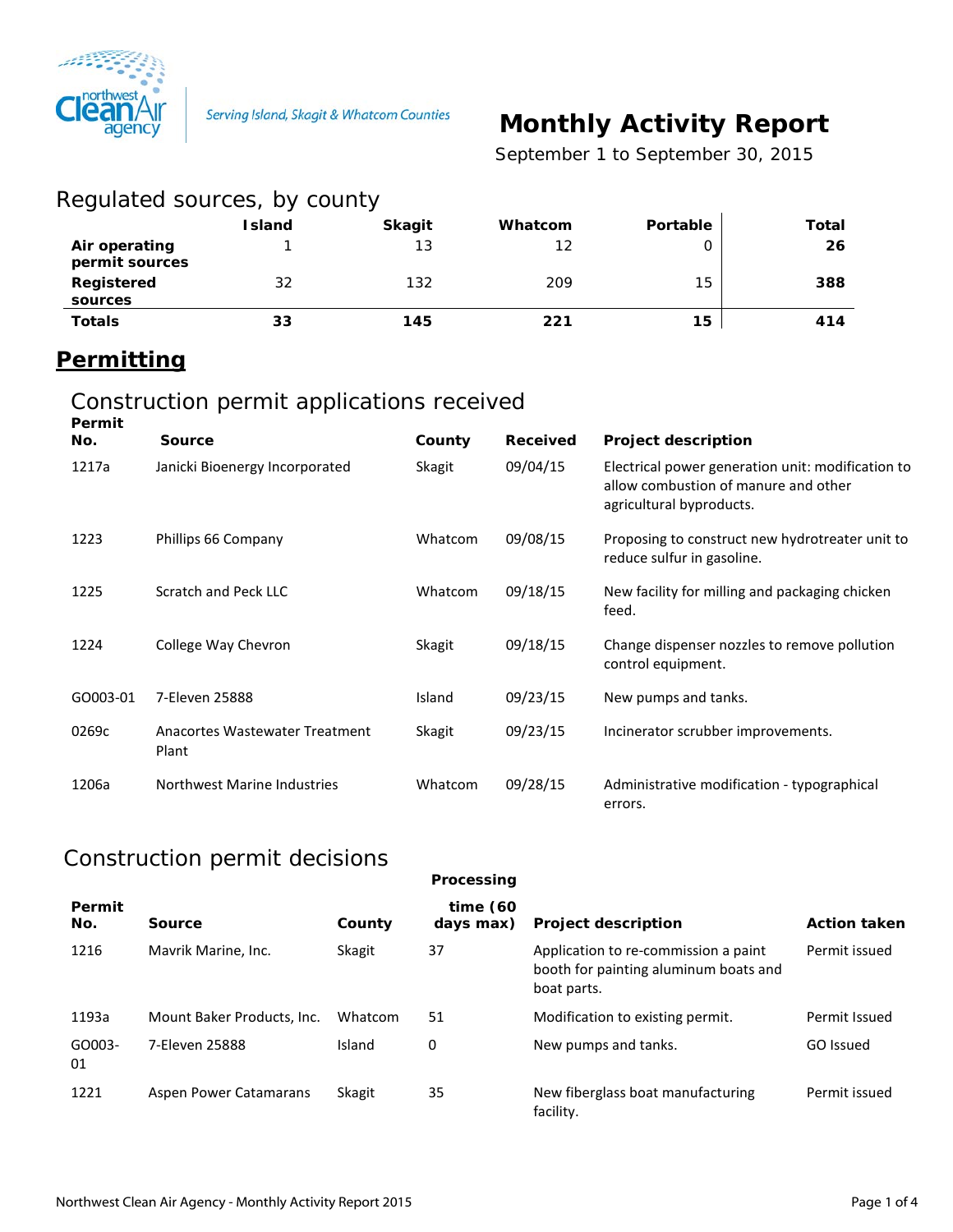## **Enforcement**

#### Alleged violations

| Case<br>No. | l ssue<br>Date | Source                                  | County  | Alleged violation description                                                                                                                                                                                                                            |
|-------------|----------------|-----------------------------------------|---------|----------------------------------------------------------------------------------------------------------------------------------------------------------------------------------------------------------------------------------------------------------|
| 4171        | 09/08/15       | Shell Puget Sound<br>Refinery           | Skagit  | Failure to test Hydrotreater Unit 2 within the time limit outlined in<br>construction permit.                                                                                                                                                            |
| 4176        | 09/11/15       | American<br>Canadian<br>Fisheries, Inc. | Whatcom | Failure to follow equipment operation and maintenance manual to control<br>odor. During the compliance inspection on July 28, 2015, dissolved oxygen<br>levels were out of appropriate range and were not being tested on a weekly<br>basis as required. |
| 4168        | 09/18/15       | Toni Dawn<br>Johnson                    | Whatcom | Illegal outdoor burning.                                                                                                                                                                                                                                 |

#### Penalties issued

| Case<br>No. | <b>Source</b>   | County | Amount  | Conditionally<br>reduced or<br>suspended <sup>1</sup> to | Alleged violation description                                                                                                                                                                                                                                                                 |
|-------------|-----------------|--------|---------|----------------------------------------------------------|-----------------------------------------------------------------------------------------------------------------------------------------------------------------------------------------------------------------------------------------------------------------------------------------------|
| 4141        | SeaBear Company | Skagit | \$4,000 | \$2,000                                                  | Failure to notify the NWCAA of startup. Failure to<br>operate and maintain the electrostatic precipitator<br>(Smog-Hog) controlling opacity emissions from the fish<br>smoking process. Failure to notify the NWCAA of<br>shutdown of the Smog-Hog and resulting excess<br>opacity emissions. |

## Industry reports of process upsets with potential excess emissions

| Date     | <b>Source</b>                                      | County |
|----------|----------------------------------------------------|--------|
| 09/02/15 | Air Liquide L.P.                                   | Skagit |
| 09/04/15 | Sierra Pacific Industries - Skagit Lumber Facility | Skagit |
| 09/07/15 | Shell Puget Sound Refinery                         | Skagit |
| 09/22/15 | Shell Puget Sound Refinery                         | Skagit |

 $\overline{a}$ 

<span id="page-1-0"></span><sup>&</sup>lt;sup>1</sup> In some cases, NWCAA offers air pollution sources the opportunity to reduce their penalty by agreeing to specific actions that go beyond compliance requirements. Alternatively, a portion of a penalty may be suspended, holding the remainder of the penalty due if the violation is repeated within 5 years.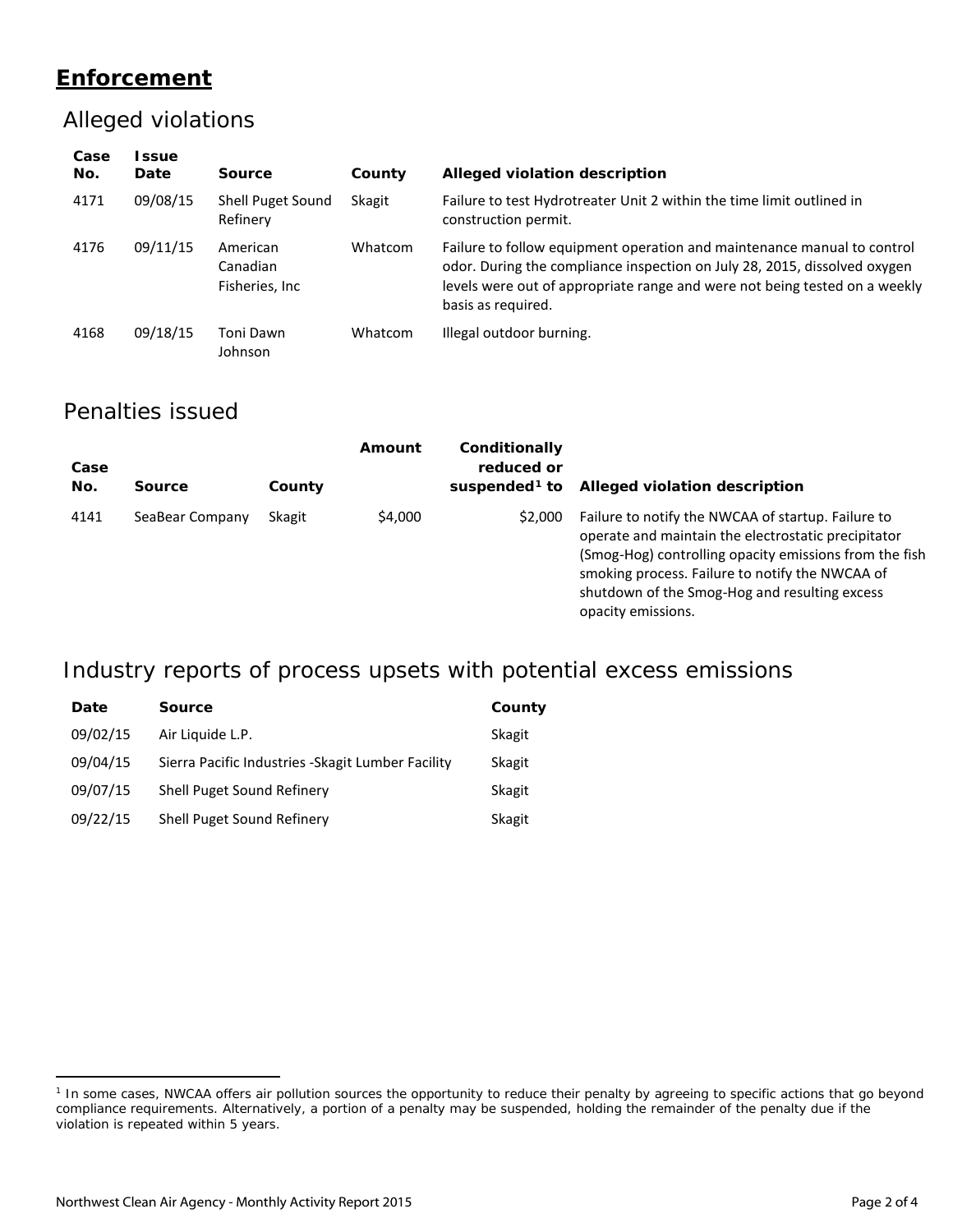## Complaint summary

| Dust, road/lot or construction | 2  |
|--------------------------------|----|
| Information call               | 1  |
| Odor                           | 44 |
| Other                          | 1  |
| Outdoor burning                | 7  |
| Particulate                    | 1  |
| <b>Prohibited Material</b>     | 1  |
| Smoke                          | 1  |
| Woodstove                      | 3  |
| TOTAL: (unique for the period) | 61 |